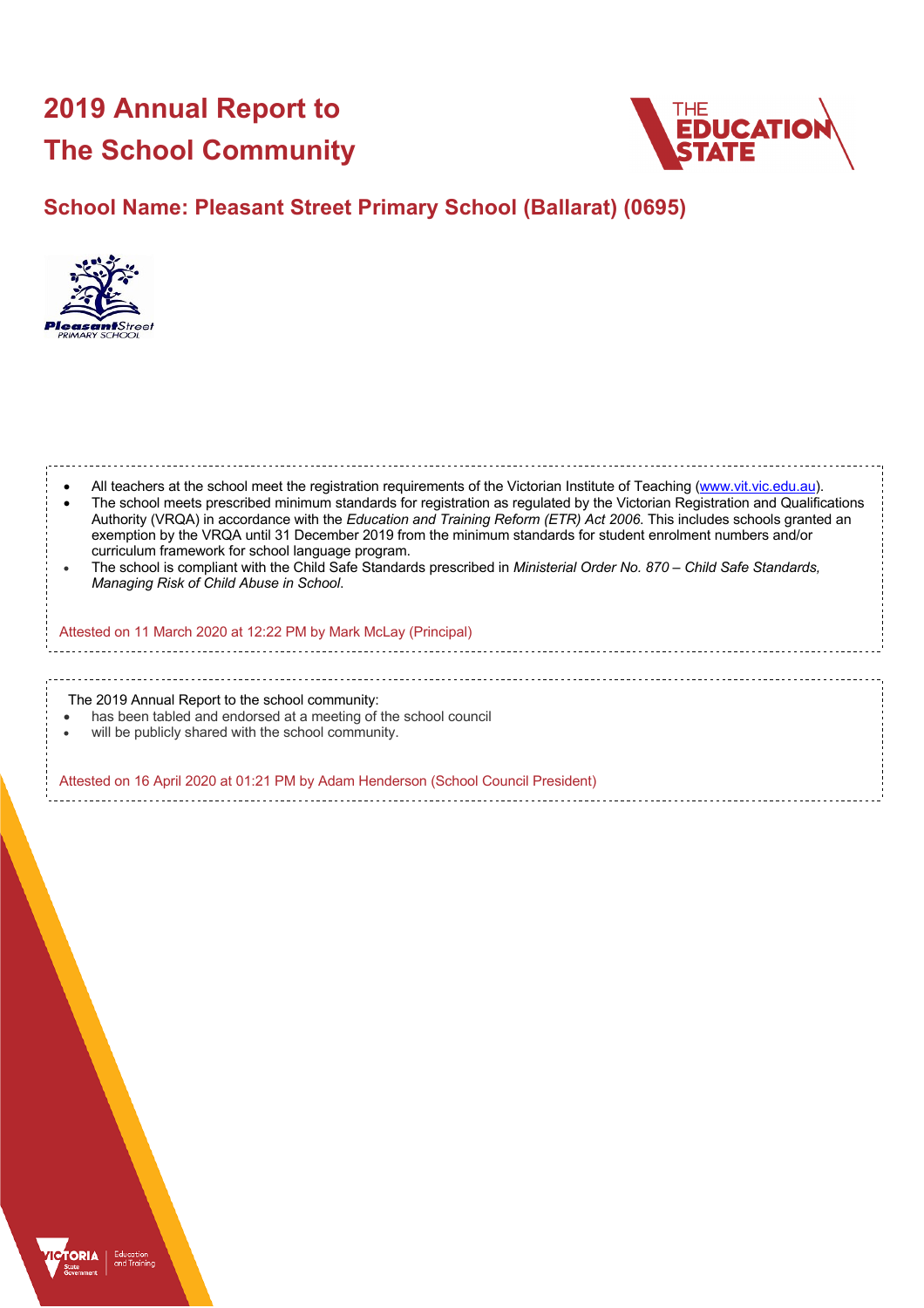## **About Our School**

### **School context**

Pleasant Street Primary School is a F-6 school with 356 students located on the shores of Lake Wendouree in Ballarat. The school's enrolment increased slightly from 2018. The school's social characteristics includes a 'high' socioeconomic profile. The school has some students with English as their second language. The school has 21 equivalent full time staff: 2 Principal Class, 18 teachers and 5 Education Support Staff. We also employ part-time staff through WDEA. The school aims to provide a nurturing and challenging environment that promotes enthusiasm for learning and prepares individuals to become reflective and valued members of society. Our values of respect, honesty, excellence, resilience and creativity are on display around the school and an integral part of our school culture. Our four year average student absence rate was well below the state median. Child Safety is a priority and the school has a range of Child Safe policies and procedures in place. Staff and School Council received either an induction or refresher in Child Safety in 2019.

We are actively engaged in providing our students with an education rich in content that adheres to the Victorian Curriculum and is accelerated by technology. Our strengths include providing learning depth and breadth to cater for diverse learning needs and to ensure everyone has the opportunity to experience success. We encourage the development of strong relationships to support learning and social-emotional wellbeing. Mindful practices are incorporated into the school timetable.

Our students participate in a variety of specialist programs including Physical Education, Visual Arts, Performing Arts and Japanese. In 2019 there were brief interruptions to these programs due to staff changes. Our curriculum is enhanced by a variety of extra-curricular activities including excursions and camps, special events days, sports programs, arts events, debating, international competitions and student leadership programs. Every student in our school has an iPad to assist in their learning. Pleasant Street Primary School is currently an accredited school through the International Schools program.

### **Framework for Improving Student Outcomes (FISO)**

In 2019 Pleasant Street Primary School focused on two FISO improvement initiatives ; building practice excellence and curriculum planning and assessment. The building practice initiative involved a 2019 focus on writing based on formative assessment data . This focus addressed a need highlighted through 2018 Naplan data. This focus included the use of internal PD and the embedding of an instructional model for writing lessons. The second area of focus was on curriculum planning and assessment. Key areas of success included refining the assessment schedule and assessment guidelines, the introduction of a new framework to enhance the writing project and a move to collaborative on-line planning. The school had a Learning Specialist in the area of writing for the 2019 school year and a part time Leading Teacher to deliver intervention programs across the school.

### **Achievement**

Pleasant Street Primary School has continued to achieve very positive results in the area of Student Learning. Our teacher assessments indicate that our students are achieving at a level above similar schools ( other schools with students with comparable background characteristics) in English and Mathematics. The results in Year 3 Naplan were similar to teacher judgement data with the school recording results above that of similar schools.

Our student learning data indicates that our school performance results in Year 5 Naplan assessments are consistently better or similar to the State median.

Our NAPLAN learning gain results demonstrate that over 60% of our students from Year 3 to Year 5 had medium to high growth across all areas, with spelling being an area of strength with 73% achieving medium or high growth. In 2020, our school is focussed on building our Literacy results through embedding a targeted approach to writing and a transparent, collaborative on-line planning process. The school is in the initial stages of preparing the school resources, staff and students for a 2021 whole school focus on numeracy.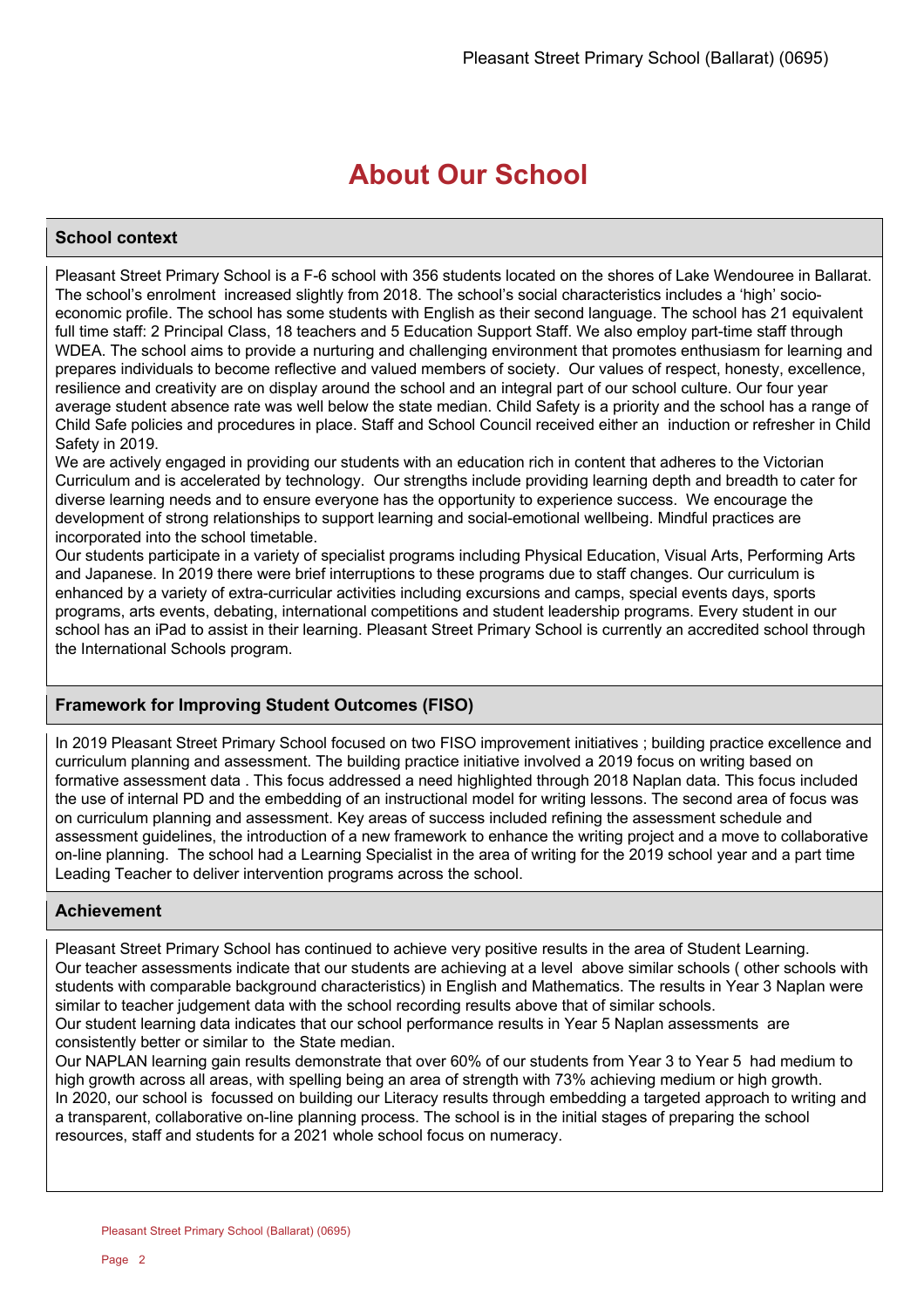### **Engagement**

Our Student Attendance results are below the average absence rates for Victorian Government schools. Pleasant Street Primary School has a strong record of regular attendance. In 2019 we had an average attendance above ninety percent for all year levels. We encourage attendance by providing an engaging learning environment and following up non-attendance through the use of a student management tool. Further monitoring and support for the area of student absence occurs through the work of the well being support committee. This committee meets fortnightly to discuss a range of student well-being issues including attendance.. A structured learning conference and reporting process, accompanied by weekly class bulletins assisted in school-parent communication.

### **Wellbeing**

The three year trend data demonstrates that the student 'Attitudes to School' survey data indicates a high degree of satisfaction from the school students with data slightly above the state median. Pleasant Street Primary School supported families through partnering with Camp Australia to host a before and after school care facility on site. Pleasant Street Primary School taught mindfulness practices in every room, provided professional development to staff and incorporated activities into planning documents. . Respectful relationships was taught in every classroom in 2019. The Student Well Being support team met fortnightly to discuss strategies for all students deemed 'at risk' throughout the school.

### **Financial performance and position**

The overall annual result for revenue against expenditure for Pleasant Street Primary School in 2019 was one of deficit. This was due to an expenditure of committed funds for projects where funds had been accumulated over a number of years The school received additional fundraising dollars through one major fundraising event in December. Parent voluntary contributions increased in 2019 compared to the previous year. A minimal amount of Equity funding provided the opportunity for the school to support students with additional learning needs. A leading teacher had the role of overseeing the intervention programs delivered.. The school also received funds to support the international students enrolled at the school.

> **For more detailed information regarding our school please visit our website at http://www.pleasantstps.vic.edu.au/**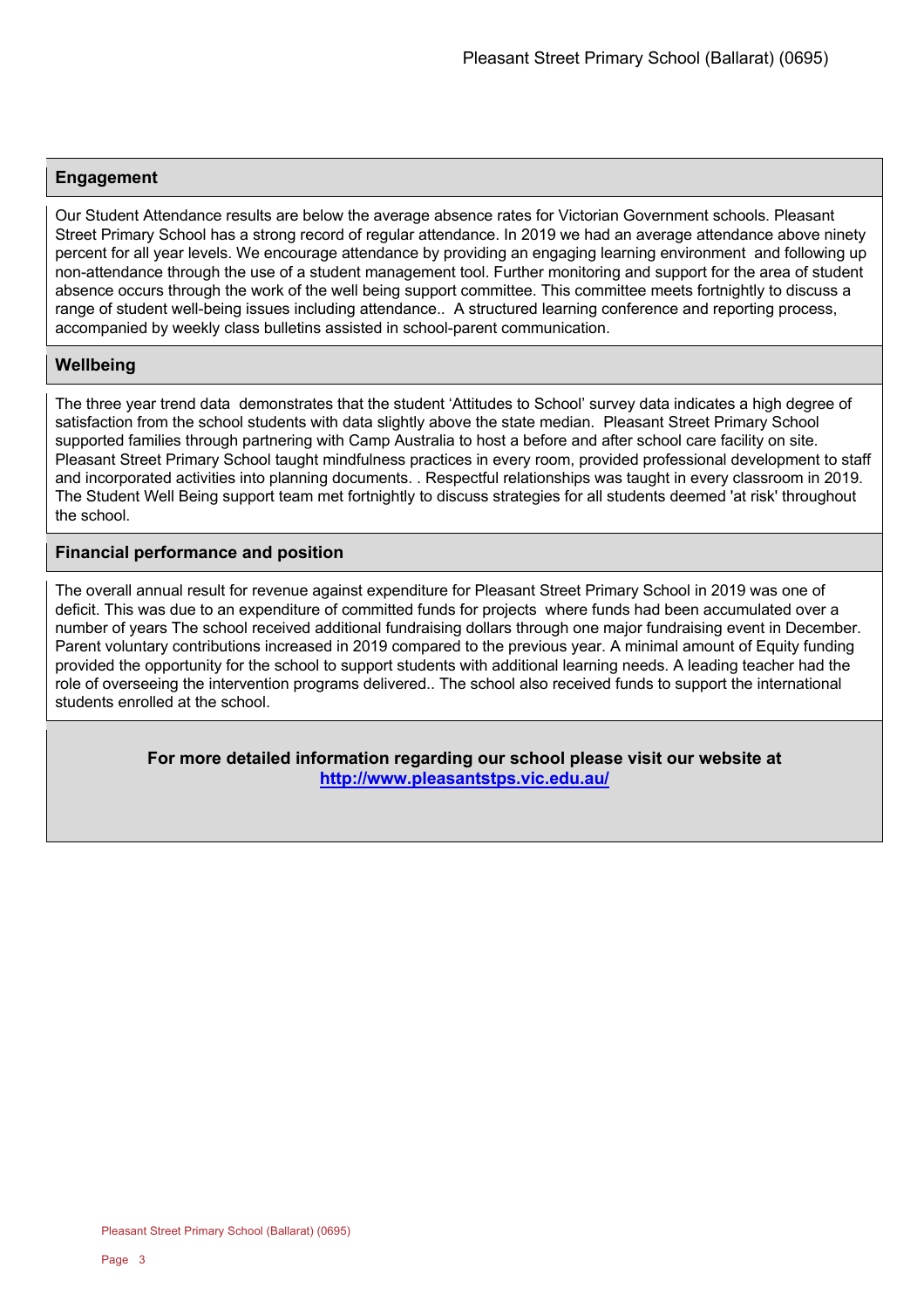

The Government School Performance Summary provides an overview of how this school is contributing to the objectives of the Education State and how it compares to other Victorian Government schools.

All schools work in partnership with their school community to improve outcomes for children and young people. Sharing this information with parents and the wider school community helps to support community engagement in student learning, a key priority of the Framework for Improving Student Outcomes.

Members of the community can contact the school for an accessible version of these data tables if required.

| Range of results for the middle 60% of Victorian Government Primary Schools:<br>Key:<br>Results for this school: O Median of all Victorian Government Primary Schools:                                                                                                                                                                                                                        |                               |  |  |  |
|-----------------------------------------------------------------------------------------------------------------------------------------------------------------------------------------------------------------------------------------------------------------------------------------------------------------------------------------------------------------------------------------------|-------------------------------|--|--|--|
| <b>School Profile</b>                                                                                                                                                                                                                                                                                                                                                                         |                               |  |  |  |
| <b>Enrolment Profile</b><br>A total of 356 students were enrolled at this school in 2019, 175 female and 181 male.<br>3 percent were EAL (English as an Additional Language) students and ND ATSI (Aboriginal and Torres Strait Islander) students.                                                                                                                                           |                               |  |  |  |
| <b>Overall Socio-Economic Profile</b><br>Based on the school's Student Family Occupation and<br>Education index which takes into account parents'<br>occupations and education.                                                                                                                                                                                                               | low<br>mid<br>high<br>low-mid |  |  |  |
| <b>Parent Satisfaction Summary</b><br>Measures the percent endorsement by parents on their<br>school satisfaction level, as reported in the annual Parent<br>Opinion Survey. The percent endorsement indicates the<br>percent of positive responses (agree or strongly agree).<br>Data is suppressed for schools with three or less<br>respondents to the survey for confidentiality reasons. | O<br>100                      |  |  |  |
| <b>School Staff Survey</b><br>Measures the percent endorsement by staff on School<br>Climate, as reported in the annual School Staff Survey. The<br>percent endorsement indicates the percent of positive<br>responses (agree or strongly agree).<br>Data is suppressed for schools with three or less<br>respondents to the survey for confidentiality reasons.                              | 0<br>100                      |  |  |  |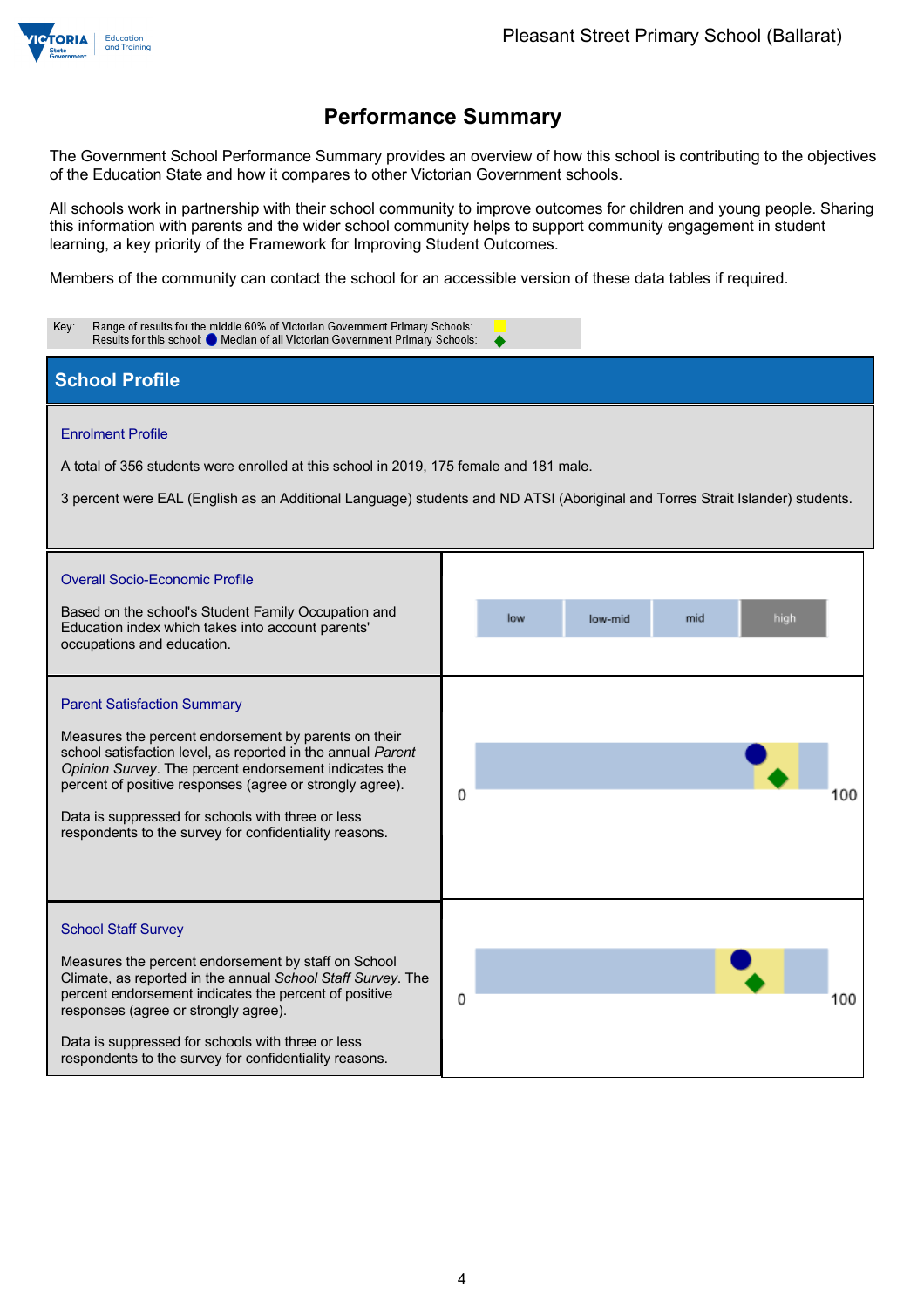

| Range of results for the middle 60% of Victorian Government Primary Schools:<br>Similar School Comparison<br>Key:<br>Key:<br>Results for this school: ● Median of all Victorian Government Primary Schools: ◆<br>Above<br>Similar<br>Below                          |                                                           |                                  |  |  |  |
|---------------------------------------------------------------------------------------------------------------------------------------------------------------------------------------------------------------------------------------------------------------------|-----------------------------------------------------------|----------------------------------|--|--|--|
| Achievement                                                                                                                                                                                                                                                         | <b>Student Outcomes</b>                                   | <b>Similar School Comparison</b> |  |  |  |
| Teacher Judgement of student<br>achievement<br>Percentage of students in Years Prep to 6<br>working at or above age expected<br>standards in:<br>English<br>$\bullet$<br>Mathematics<br>$\bullet$<br>For further details refer to How to read the<br>Annual Report. | Results: English<br>100<br>0<br>Results: Mathematics<br>0 | Above<br>Above                   |  |  |  |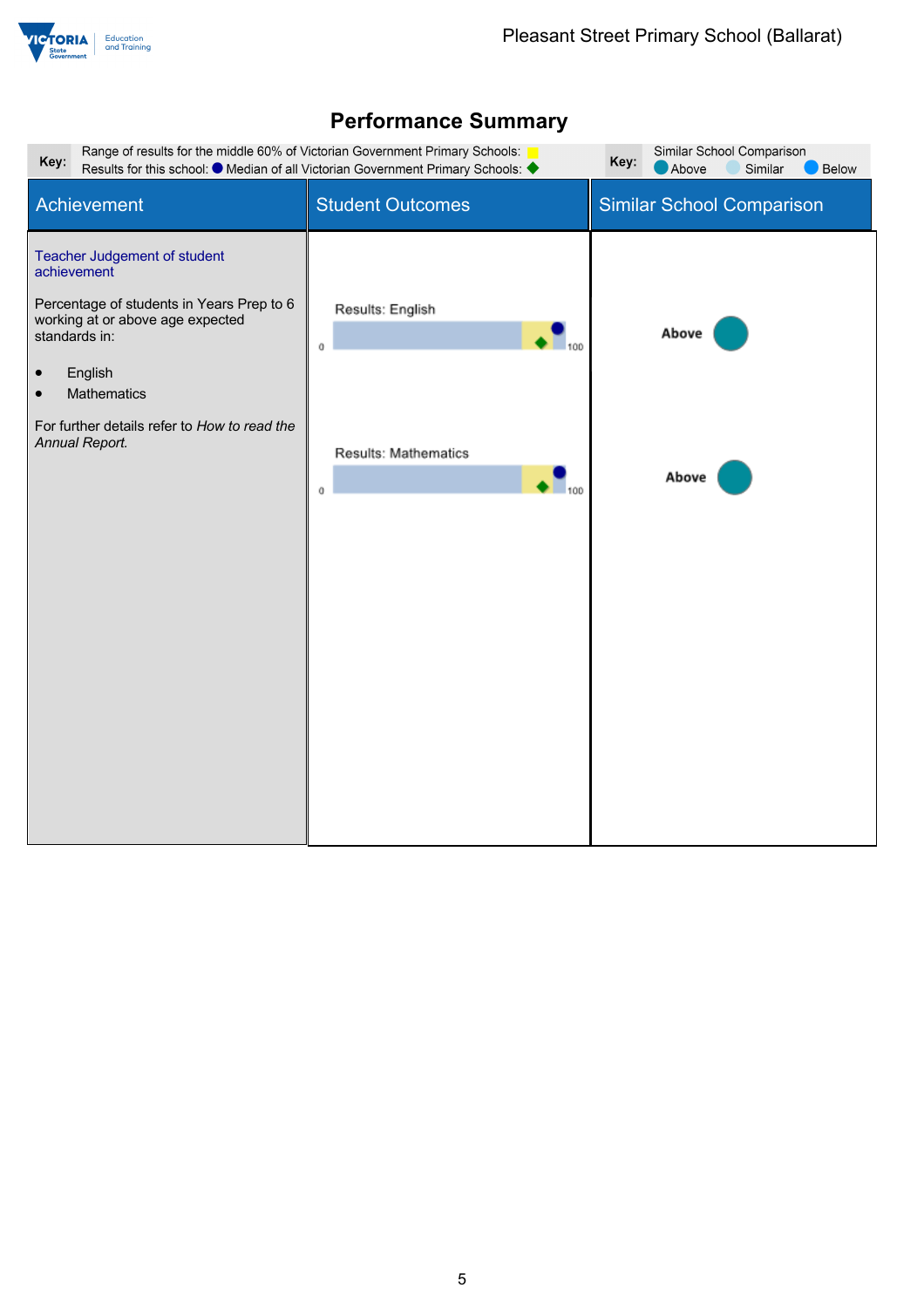

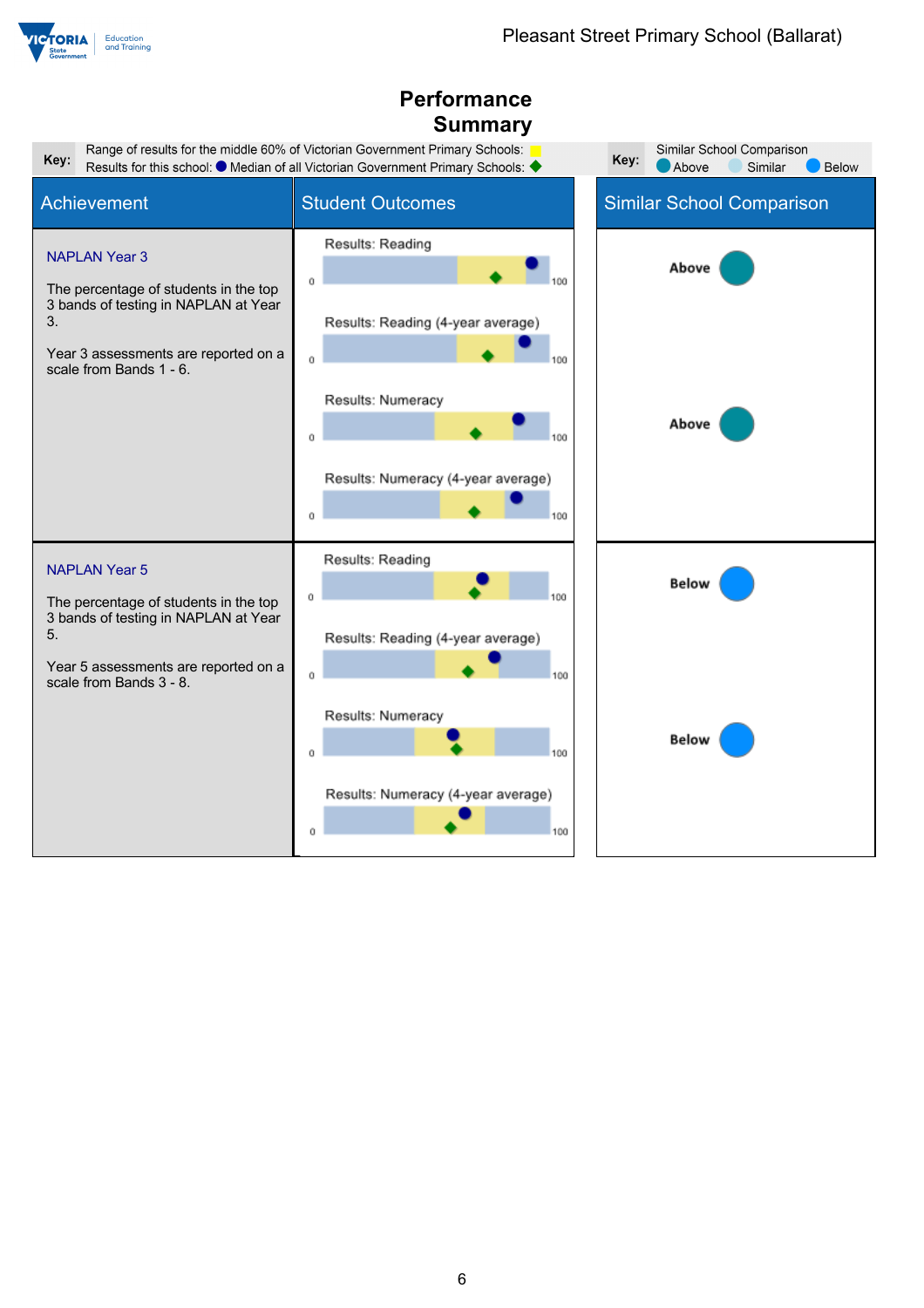

| Key:                                                                                                          |                                                                                                                                                                                                                                                                                                                                                                                                                                                                                                                | Range of results for the middle 60% of Victorian Government Primary Schools:<br>Results for this school: ● Median of all Victorian Government Primary Schools: ◆ |                                                                                                                                                                    |                                                              |            | Above                            | Similar School Comparison<br>Similar                                                                                               | <b>Below</b>                                                                                                                              |
|---------------------------------------------------------------------------------------------------------------|----------------------------------------------------------------------------------------------------------------------------------------------------------------------------------------------------------------------------------------------------------------------------------------------------------------------------------------------------------------------------------------------------------------------------------------------------------------------------------------------------------------|------------------------------------------------------------------------------------------------------------------------------------------------------------------|--------------------------------------------------------------------------------------------------------------------------------------------------------------------|--------------------------------------------------------------|------------|----------------------------------|------------------------------------------------------------------------------------------------------------------------------------|-------------------------------------------------------------------------------------------------------------------------------------------|
| Achievement                                                                                                   |                                                                                                                                                                                                                                                                                                                                                                                                                                                                                                                | <b>Student Outcomes</b>                                                                                                                                          |                                                                                                                                                                    |                                                              |            | <b>Similar School Comparison</b> |                                                                                                                                    |                                                                                                                                           |
| <b>NAPLAN Learning Gain</b><br>Year 3 - Year 5<br>Numeracy, Writing, Spelling and<br>Grammar and Punctuation. | Learning gain of students from Year 3 to<br>Year 5 in the following domains: Reading,<br>NAPLAN learning gain is determined by<br>comparing a student's current year result<br>to the results of all 'similar' Victorian<br>students (i.e. students in all sectors in the<br>same year level who had the same score<br>two years prior). If the current year result<br>is in the Top 25 percent, their gain level is<br>categorised as 'High'. Middle 50 percent,<br>is 'Medium'. Bottom 25 percent, is 'Low'. | 33 %<br>Low<br>38 %<br>Low<br>35 %<br>Low<br>28 %<br>Low                                                                                                         | Reading<br>45 %<br>Medium<br><b>Numeracy</b><br>48 %<br>Medium<br>Writing<br>50 %<br>Medium<br><b>Spelling</b><br>45 %<br>Medium<br><b>Grammar and Punctuation</b> | 23 %<br>High<br>15 %<br>High<br>15 %<br>High<br>28 %<br>High | 25%<br>Low |                                  | There are no Similar School<br>Comparisons for Learning Gain. The<br>Medium Gain, 25% High Gain.<br>50%<br>Medium<br>(all domains) | statewide distribution of Learning Gain<br>for all domains is 25% Low Gain, 50%<br>25%<br>High<br>Statewide Distribution of Learning Gain |
|                                                                                                               |                                                                                                                                                                                                                                                                                                                                                                                                                                                                                                                | 40%<br>Low                                                                                                                                                       | 45 %<br>Medium                                                                                                                                                     | 15 %<br>High                                                 |            |                                  |                                                                                                                                    |                                                                                                                                           |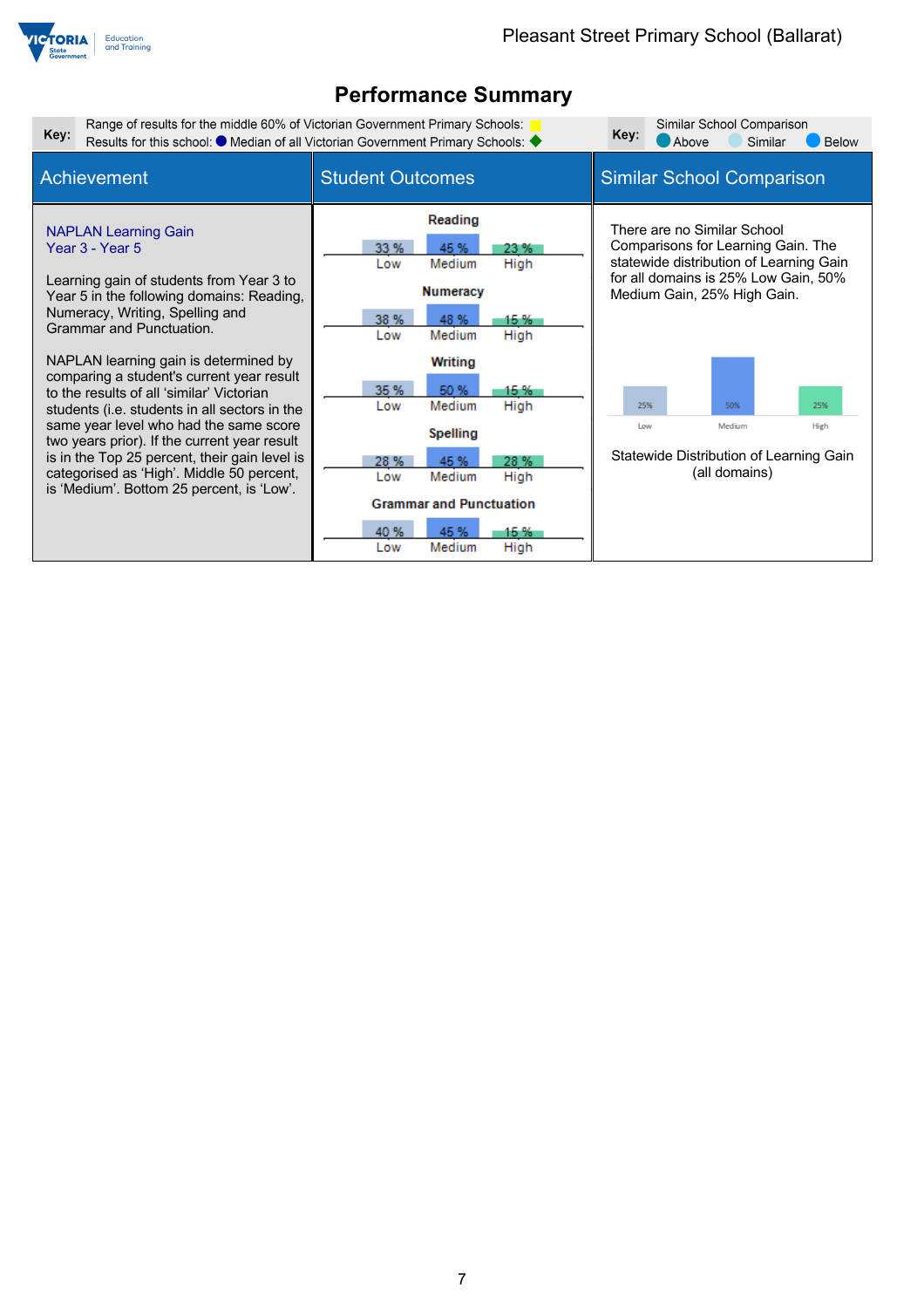

| Range of results for the middle 60% of Victorian Government Primary Schools:<br>Key:                                                                                                                                                                                                                                                                                                                                                                                                                                                                                                           | Results for this school: $\bullet$ Median of all Victorian Government Primary Schools:                                                           | Similar School Comparison<br>Key:<br>Below<br>Above<br>Similar |
|------------------------------------------------------------------------------------------------------------------------------------------------------------------------------------------------------------------------------------------------------------------------------------------------------------------------------------------------------------------------------------------------------------------------------------------------------------------------------------------------------------------------------------------------------------------------------------------------|--------------------------------------------------------------------------------------------------------------------------------------------------|----------------------------------------------------------------|
| Engagement                                                                                                                                                                                                                                                                                                                                                                                                                                                                                                                                                                                     | <b>Student Outcomes</b>                                                                                                                          | <b>Similar School Comparison</b>                               |
| Average Number of Student Absence Days<br>Average days absent per full time<br>equivalent (FTE) student per year.<br>Common reasons for non-attendance<br>include illness and extended family<br>holidays.<br>Absence from school can impact on<br>students' learning<br><b>Similar School Comparison</b><br>A similar school comparison rating of<br>'Above' indicates this school records 'less'<br>absences than expected, relative to the<br>similar schools group with similar<br>characteristics. A rating of 'Below'<br>indicates this school records 'more'<br>absences than expected. | Results: 2019<br>50<br>Few absences <------> Many absences<br>Results: 2016 - 2019 (4-year average)<br>60<br>Few absences <------> Many absences | Above                                                          |
| Average 2019 attendance rate by year<br>level:                                                                                                                                                                                                                                                                                                                                                                                                                                                                                                                                                 | Yr <sub>2</sub><br>Yr <sub>6</sub><br>Prep<br>Yr1<br>Yr3<br>Yr4<br>Yr <sub>5</sub><br>93 %<br>94 %<br>94 %<br>94 %<br>94 %<br>92 %<br>91 %       | Similar school comparison not<br>available                     |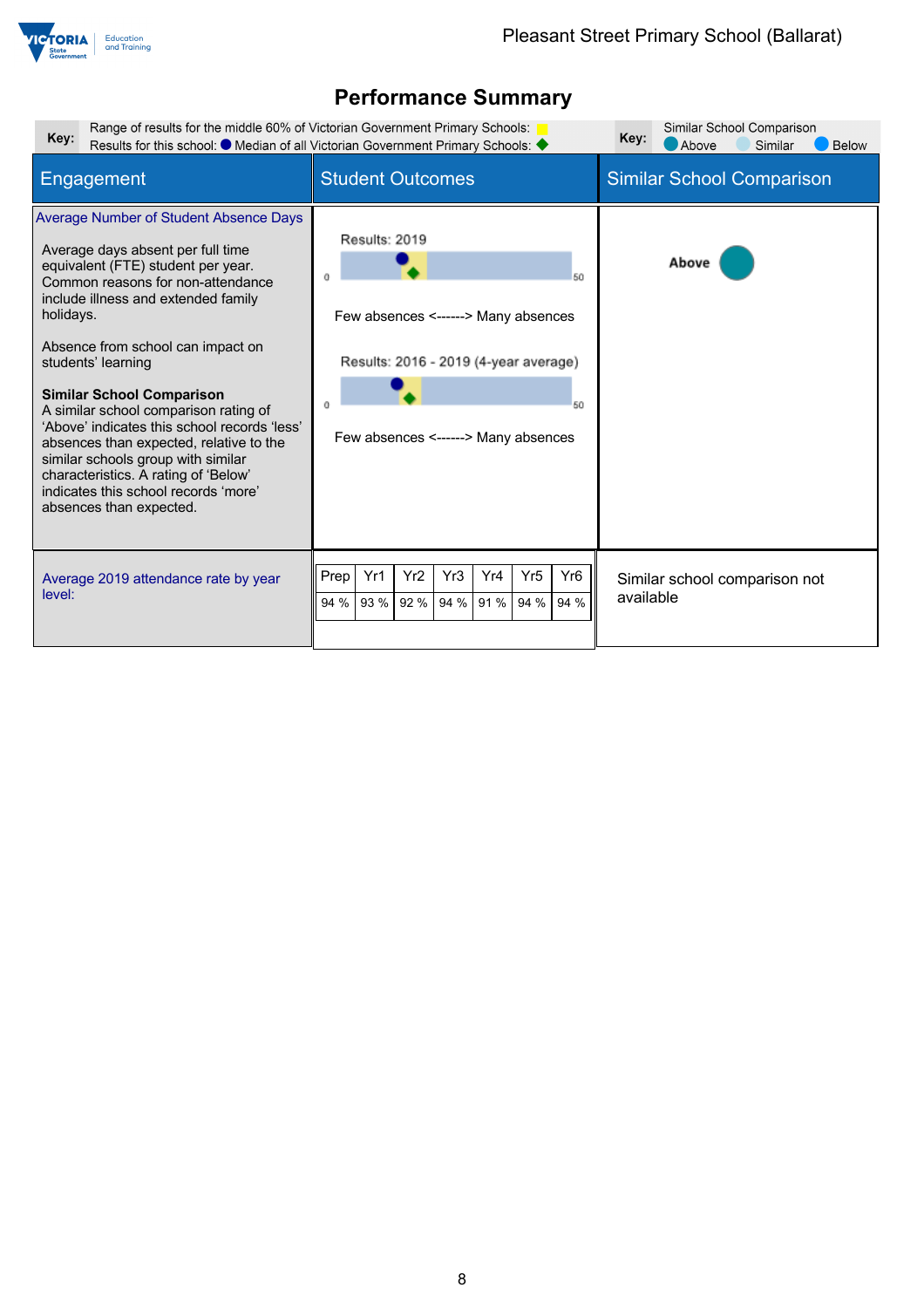

| Range of results for the middle 60% of Victorian Government Primary Schools:<br>Similar School Comparison<br>Key:<br>Key:<br>Results for this school: $\bullet$ Median of all Victorian Government Primary Schools:<br>Similar<br>Above<br>Below                                                                                                                                            |                                                                         |                                  |  |  |  |
|---------------------------------------------------------------------------------------------------------------------------------------------------------------------------------------------------------------------------------------------------------------------------------------------------------------------------------------------------------------------------------------------|-------------------------------------------------------------------------|----------------------------------|--|--|--|
| Wellbeing                                                                                                                                                                                                                                                                                                                                                                                   | <b>Student Outcomes</b>                                                 | <b>Similar School Comparison</b> |  |  |  |
| <b>Students Attitudes to School -</b><br><b>Sense of Connectedness</b><br>Measures the percent endorsement on<br>Sense of Connectedness factor, as<br>reported in the Attitudes to School Survey<br>completed annually by Victorian<br>Government school students in Years 4 to<br>12. The percent endorsement indicates<br>the percent of positive responses (agree<br>or strongly agree). | Results: 2019<br>Ō<br>Results: 2017 - 2019 (3-year average)<br>Ŭ<br>100 | <b>Below</b>                     |  |  |  |
| <b>Students Attitudes to School -</b><br><b>Management of Bullying</b><br>Measures the percent endorsement on<br>Management of Bullying factor, as<br>reported in the Attitudes to School Survey<br>completed annually by Victorian<br>Government school students in Years 4 to<br>12. The percent endorsement indicates<br>the percent of positive responses (agree<br>or strongly agree). | Results: 2019<br>Ŭ<br>Results: 2017 - 2019 (3-year average)<br>Ŭ<br>100 | Similar                          |  |  |  |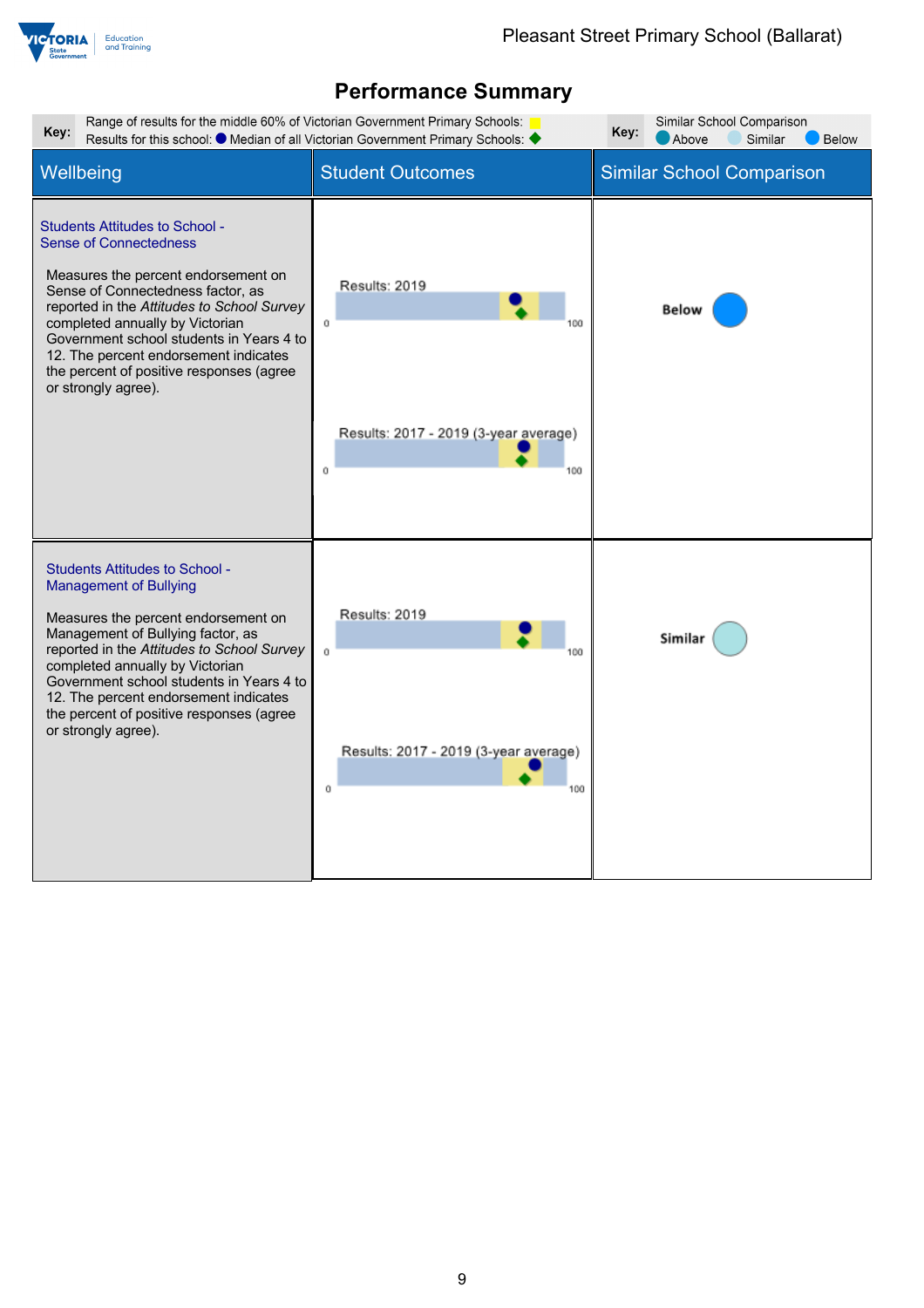

## **Financial Performance and Position**

*Commentary on the financial performance and position is included in the About Our School section at the start of this report*

| <b>Financial Performance - Operating Statement</b><br>Summary for the year ending 31 December, 2019 |               | Financial Position as at 31 December, 2019         |               |
|-----------------------------------------------------------------------------------------------------|---------------|----------------------------------------------------|---------------|
| <b>Revenue</b>                                                                                      | <b>Actual</b> | <b>Funds Available</b>                             | <b>Actual</b> |
| <b>Student Resource Package</b>                                                                     | \$2,528,581   | <b>High Yield Investment Account</b>               | \$96,669      |
| <b>Government Provided DET Grants</b>                                                               | \$412,201     | <b>Official Account</b>                            | \$19,653      |
| Government Grants Commonwealth                                                                      | \$5,800       | <b>Other Accounts</b>                              | \$0           |
| Revenue Other                                                                                       | \$36,177      | <b>Total Funds Available</b>                       | \$116,321     |
| <b>Locally Raised Funds</b>                                                                         | \$286,213     |                                                    |               |
| <b>Total Operating Revenue</b>                                                                      | \$3,268,973   |                                                    |               |
| Equity <sup>1</sup>                                                                                 |               |                                                    |               |
| Equity (Social Disadvantage)                                                                        | \$9,898       |                                                    |               |
| <b>Equity Total</b>                                                                                 | \$9,898       |                                                    |               |
| <b>Expenditure</b>                                                                                  |               | <b>Financial Commitments</b>                       |               |
| Student Resource Package <sup>2</sup>                                                               | \$2,467,873   | <b>Operating Reserve</b>                           | \$116,321     |
| <b>Books &amp; Publications</b>                                                                     | \$2,014       | <b>Other Recurrent Expenditure</b>                 | \$22,455      |
| <b>Communication Costs</b>                                                                          | \$5,494       | <b>Funds Received in Advance</b>                   | \$2,900       |
| Consumables                                                                                         | \$84,736      | <b>School Based Programs</b>                       | \$1,900       |
| Miscellaneous Expense <sup>3</sup>                                                                  | \$218,840     | <b>Funds for Committees/Shared</b><br>Arrangements | \$53,000      |
| <b>Professional Development</b>                                                                     | \$16,695      | <b>Total Financial Commitments</b>                 | \$196,576     |
| <b>Property and Equipment Services</b>                                                              | \$194,861     |                                                    |               |
| Salaries & Allowances <sup>4</sup>                                                                  | \$238,122     |                                                    |               |
| Trading & Fundraising                                                                               | \$42,359      |                                                    |               |
| <b>Travel &amp; Subsistence</b>                                                                     | \$13,275      |                                                    |               |
| <b>Utilities</b>                                                                                    | \$34,781      |                                                    |               |
| <b>Total Operating Expenditure</b>                                                                  | \$3,319,050   |                                                    |               |
| <b>Net Operating Surplus/-Deficit</b>                                                               | (\$50,077)    |                                                    |               |
| <b>Asset Acquisitions</b>                                                                           | \$0           |                                                    |               |

(1) The Equity funding reported above is a subset of overall revenue reported by the school

(2) Student Resource Package Expenditure figures are as of 26 February 2020 and are subject to change during the reconciliation process.

(3) Misc Expenses may include bank charges, health and personal development, administration charges, camp/excursion costs and taxation charges.

(4) Salaries and Allowances refers to school-level payroll.

*All funds received from the Department, or raised by the school, have been expended, or committed to subsequent years, to support the achievement of educational outcomes and other operational needs of the school, consistent with Department policies, School Council approvals and the intent/purposes for which funding was provided or raised.*